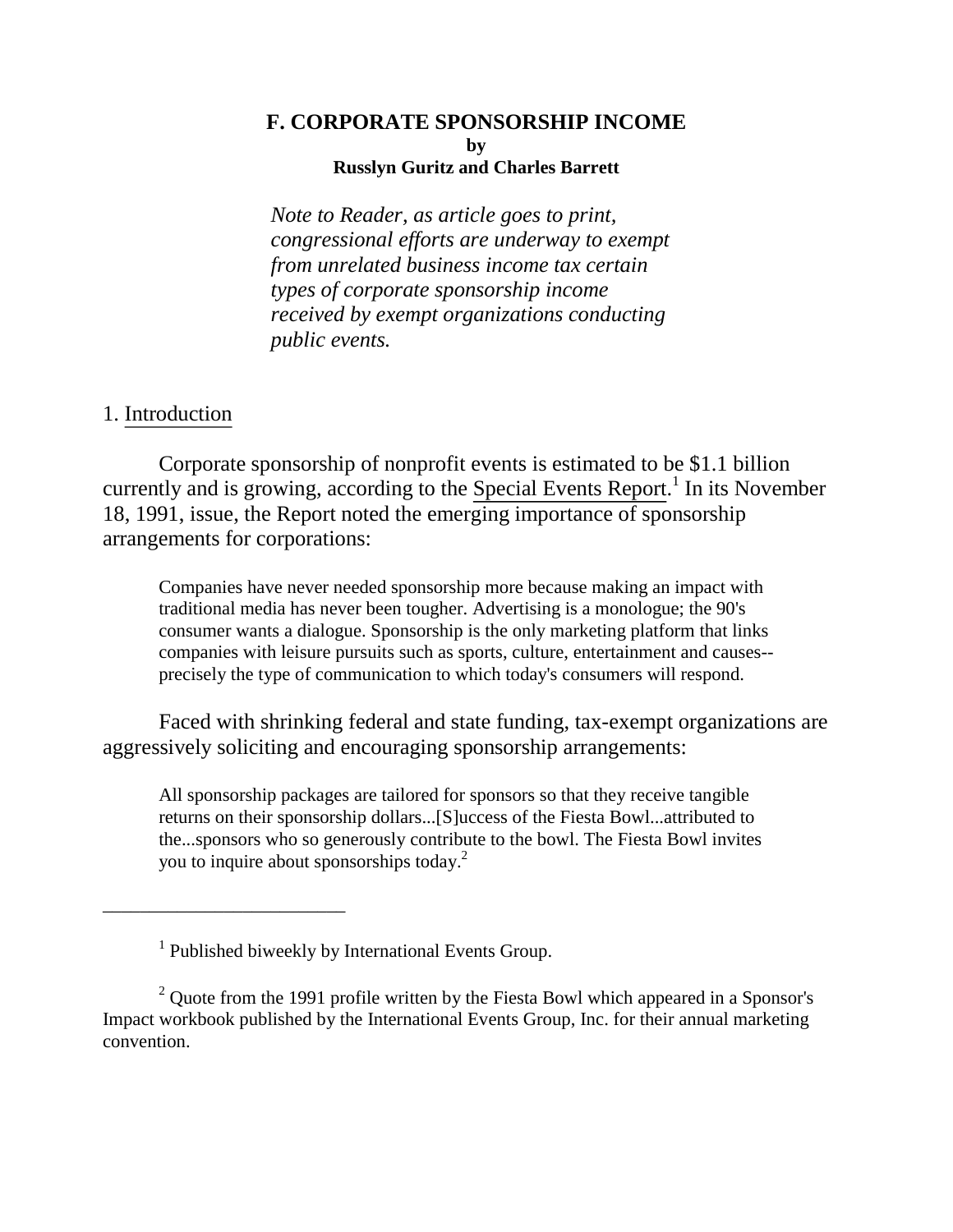On January 17, 1992, the Internal Revenue Service issued News Release 92-4, entitled "EXEMPT ORGANIZATION DONOR RECOGNITION IS NOT ADVERTISING." In the news release, the Service stated that tax-exempt organizations can publicly acknowledge donors for their contributions, but if the organizations conduct advertising for donors the payments are taxable income, not tax exempt contributions. Recent publicity about corporate sponsorship income of college football bowl games resulted in concerns being expressed by many exempt organizations that recognition of contributors would make donations taxable. The Service sought to reassure the charitable community through the news release that it has not changed its position on the issue of recognizing donors.

That publicity was prompted by a recently released, and heavily redacted, technical advice memorandum (TAM 92-47-007 (August 16, 1991)) holding that amounts received by an exempt organization in exchange for certain services provided by the organization constituted unrelated business taxable income.

Controversy and misunderstanding regarding the impact of that holding on charity events began virtually simultaneously with its release (due in large measure to the incomplete information publicly available), and continue. As a result, the Service has taken several innovative steps to reaffirm its position regarding donor recognition and provide needed guidance to the public and IRS field offices alike.

In general, payments an exempt organization receives from donors are nontaxable contributions if there is no expectation that the organization will provide a substantial return benefit. Mere acknowledgement or recognition of a corporate contributor as a benefactor normally is incidental to the receipt of a contribution and is not of sufficient benefit to give rise to unrelated trade or business income. However, where an exempt organization performs valuable advertising, marketing, and similar services, on a quid pro quo basis, for the corporate sponsor, payments made to the exempt organization are not gifts or contributions, and questions of unrelated trade or business arise.

This article explores the issues involved in determining under what circumstances the sponsorship income received by an exempt organization conducting public events may constitute unrelated trade or business income under IRC 512(a)(1), subject to tax under IRC 511.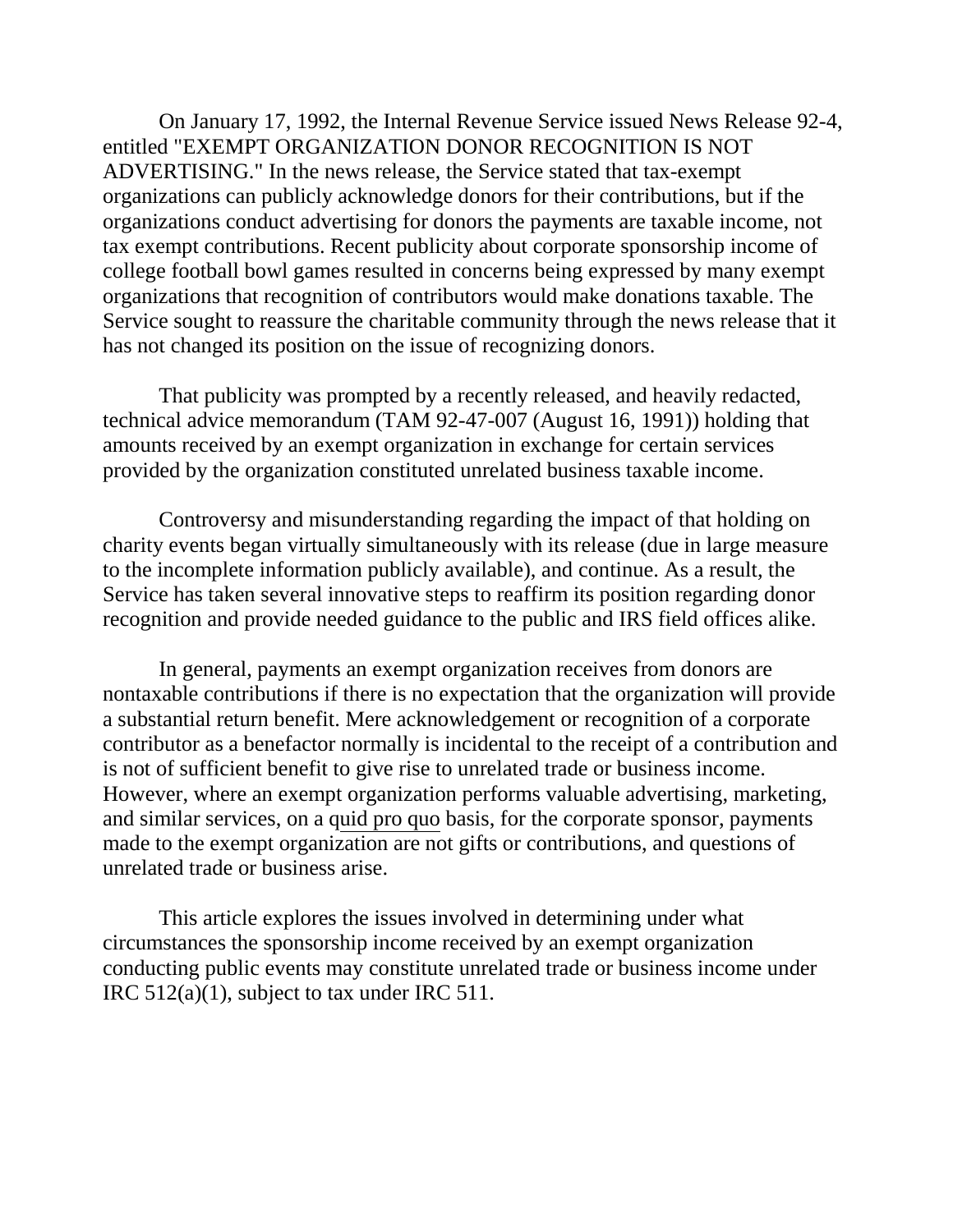### 2. Statutory Framework

In general, income from sponsorship arrangements is subject to unrelated business income tax if it falls within the statutory framework of IRC 511-513.

Section 511(a) of the Code provides, in part, for the taxation of unrelated trade or business income of organizations described in IRC 501(c).

In order for an activity to be an "unrelated trade or business," the activity (1) must be a trade or business, (2) must be regularly carried on and (3) must not be substantially related to an organization's exempt purpose. IRC 512(a)(1), 513(a).

The term "trade or business," in this context, has the same meaning it has in IRC 162, and generally includes any activity carried on for the production of income from the sale of goods or performance of services. Activities of producing or distributing goods or performing services from which a particular amount of gross income is derived do not lose identity as trade or business merely because they are carried on within a larger aggregate of similar activities which may be related to the exempt purposes of the organization. See Reg. 1.513-1(b).

Trade or business activities will ordinarily be considered "regularly carried on" if they manifest a frequency and continuity, and are pursued in a manner generally similar to comparable commercial activities of nonexempt organizations. See Reg. 1.513-1(c)(1). Income producing activities usually carried on by commercial organizations on a year-round basis, if conducted by an exempt organization on an infrequent or intermittent basis, will not constitute the regular carrying on of a trade or business. However, where income producing activities are of a kind normally undertaken by commercial organizations only on a seasonal basis, the conduct of such activities by an exempt organization during a significant portion of the season will ordinarily constitute the regular conduct of a trade or business. See Reg. 1.513- $1(c)(2)(i)-(iii)$ .

The regulations go on to state that in determining whether or not intermittently conducted activities are regularly carried on, the manner of conduct of the activities must be compared with the manner in which commercial activities are normally pursued by nonexempt organizations. In general, activities which are engaged in only discontinuously or periodically will not be considered regularly carried on if they are conducted without the competitive and promotional efforts typical of commercial endeavors.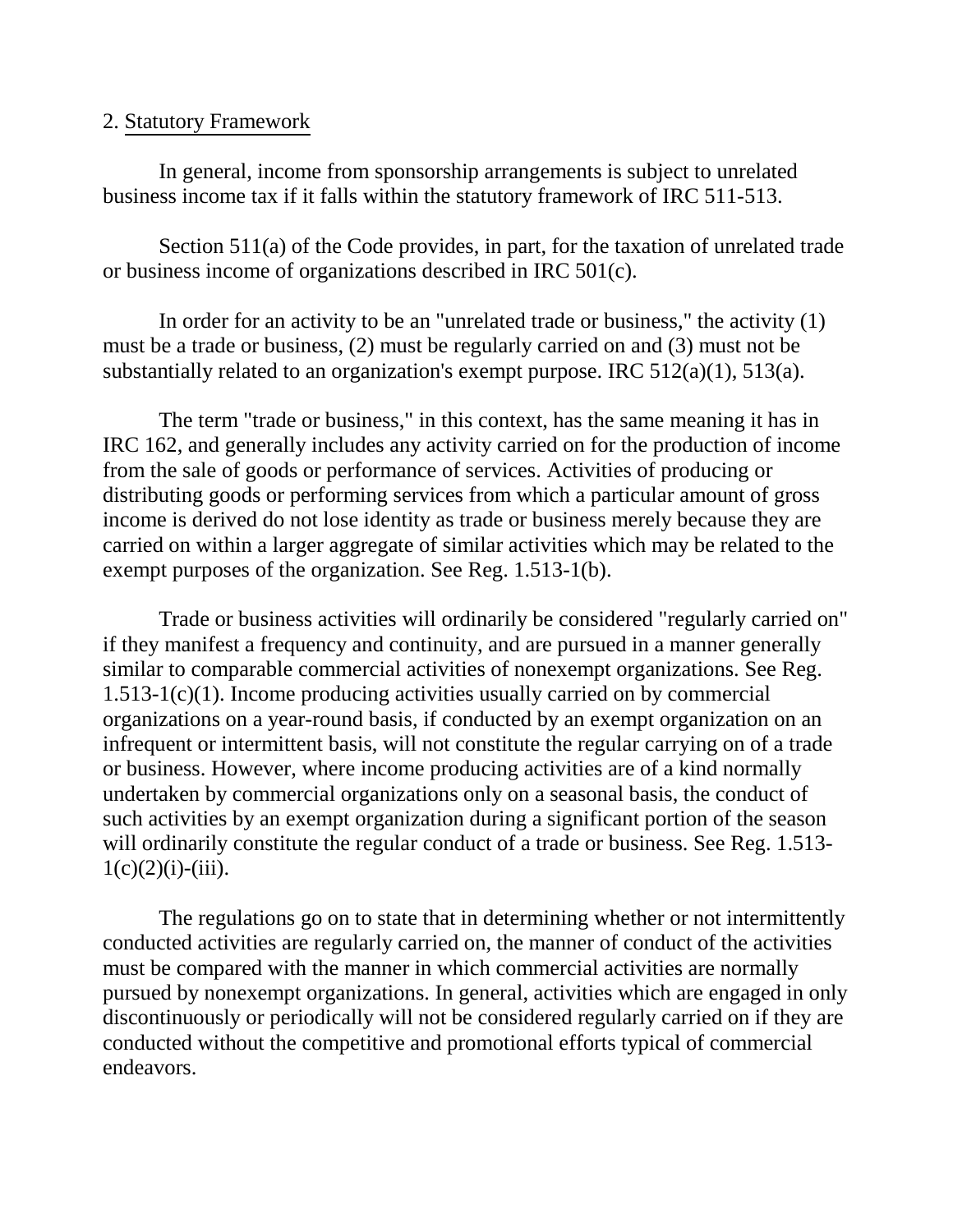The third and final prong of the test to determine if an activity is an unrelated trade or business is whether the activity is substantially related to the organization's exempt purposes. Whether the activity is substantially related requires examination of the relationship between the business activity that generates the income and the accomplishment of the organization's exempt purpose. To be related, in the statutory sense, a causal relationship must be established which is substantial in nature. Thus, the activities which generate income must contribute importantly to the accomplishment of the organization's exempt purposes to be substantially related. See Reg. 1.513-1(d).

Even if the three tests have been met in determining if there is unrelated trade or business income, income otherwise unrelated will be excluded from unrelated business income tax if it falls within the specific exceptions and exclusions set forth in the Code. Thus, for example, income from a trade or business, substantially all the work of which is carried on by volunteers, is not taxable (IRC  $513(a)(1)$ ), nor is income received from royalties (IRC 512(b)(2)).

## 3. TAM 91-47-007 (August 16, 1991)

In this technical advice memorandum, the Service concluded that the amounts received by an exempt organization in exchange for certain services provided by the organization constitute unrelated business taxable income under IRC 512(a)(1) and, thus, are subject to tax under IRC 511.

From its publicly disclosable version, we can discern few of the important facts upon which the Service focused in reaching its conclusion. In order to raise the required revenue, the organization engaged in income generating efforts. A broker was successful in introducing the exempt organization to an organization and coordinated the drafting of a contract between the two organizations. Commitments in the agreement show that in return for payment, the exempt organization provided a substantial quid pro quo. What the exempt organization provided amounted to much more than mere recognition of generosity; it amounted to a substantial return benefit.

The Service concluded that the services provided by the organization were commensurate with the value of the payments received, and constituted a regularly carried on trade or business, unrelated to the exempt purpose of the organization.

Several key court decisions were used in support of the Service's position. Included among these cases is United States v. American Bar Endowment, 477 U.S. 105 (1986), in which the Supreme Court stated that the standard test for the existence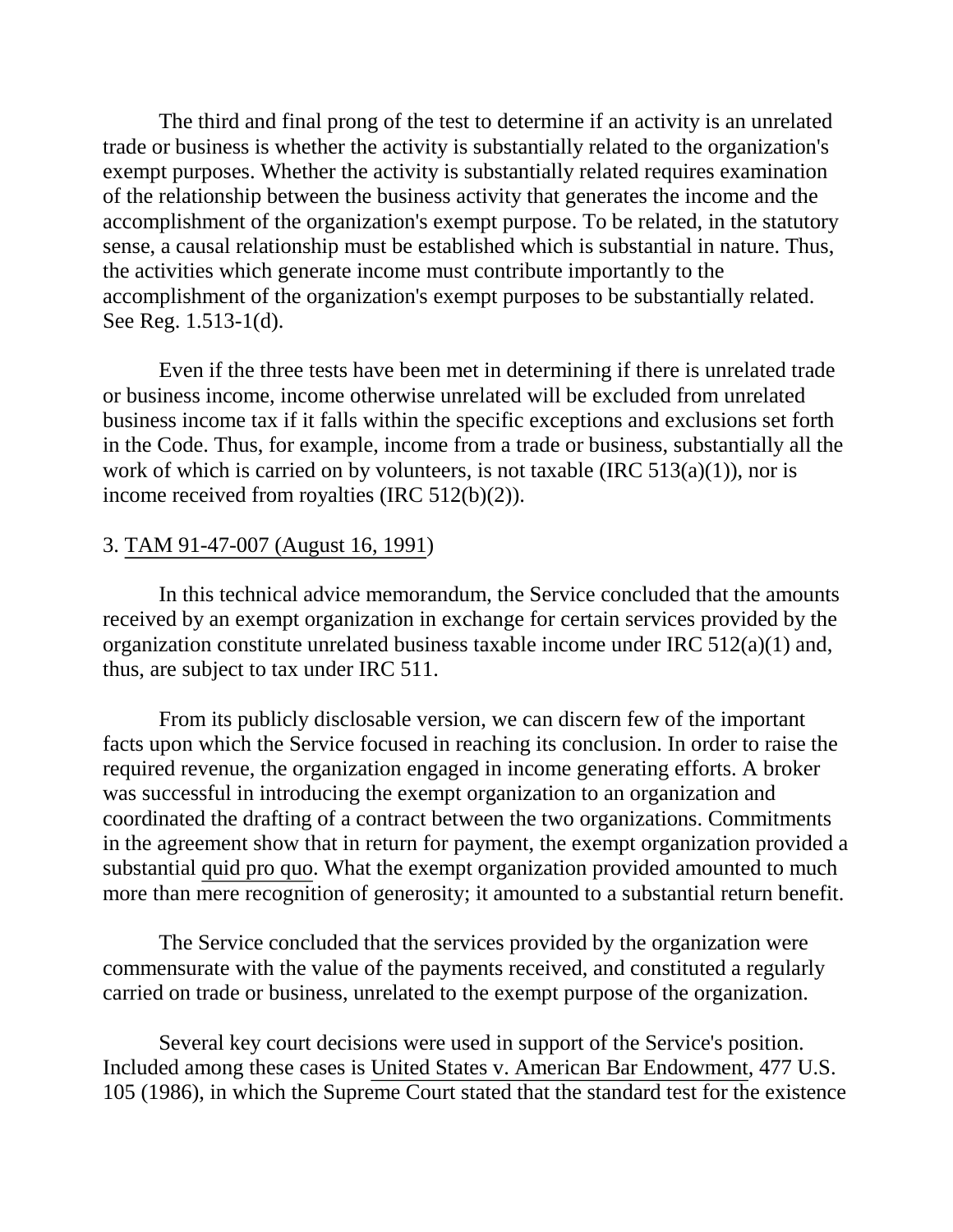of a "trade or business" is whether the provision of goods or services is entered into with the dominant hope and intent of realizing a profit. Using that rationale, the Service concluded that by providing valuable services, including advertising services, in return for large payments, the organization was engaged in an activity for the production of income from the provision of services. Hence, the organization was engaged in a trade or business activity.

The question to be resolved, then, was whether the payments were in exchange for goods and/or services provided by the organization. In other words, did the organization provide a quid pro quo in exchange for the payment?

The Service answered in the affirmative, adopting a facts and circumstances approach to determine if the payment was made with an expectation of receiving from the organization a substantial return benefit. Citing Hernandez v. Commissioner, 490 U.S. 680 (1989), the Service stated that a payment to a charity is a contribution or gift for IRC 170 purposes if it is made without an expectation of a return benefit commensurate with the amount of the payment. Normally, limited recognition of a donor's generosity is merely an incidental benefit. This long-standing position of the Service has been enunciated in several different contexts. For example, Rev. Rul. 67-342, 1967-2 C.B. 187, concluded that an exempt educational organization that disseminated its educational material on commercial television did not commercially exploit its exempt purpose by acknowledging the sponsors of its programs with a statement that the programs had been paid for as a public service by the sponsors. Similarly, Rev. Rul. 77-367, 1977-2 C.B. 193, held that an organization that operated a replica of a historical village did operate for exclusively exempt purposes despite the benefits to a corporate sponsor of having the village named after it, having its name mentioned in the organization's publications, and having its name associated with the village in the corporation's own advertising.

In this instance, however, the Service determined that the package of benefits the organization provided goes far beyond what previously had been established as recognition of a benefactor that results in merely an incidental benefit. Indeed it amounts to a substantial return benefit that is commensurate in value with the payments made.

Noting that there is no requirement that unfair competition be present in order to impose the unrelated business income tax, the Service proceeded to conclude that the organization's advertising activities did not contribute importantly to the organization's exempt function (United States v. American College of Physicians, 475 U.S. 834 (1986)). Furthermore, the advertising and promotional activities were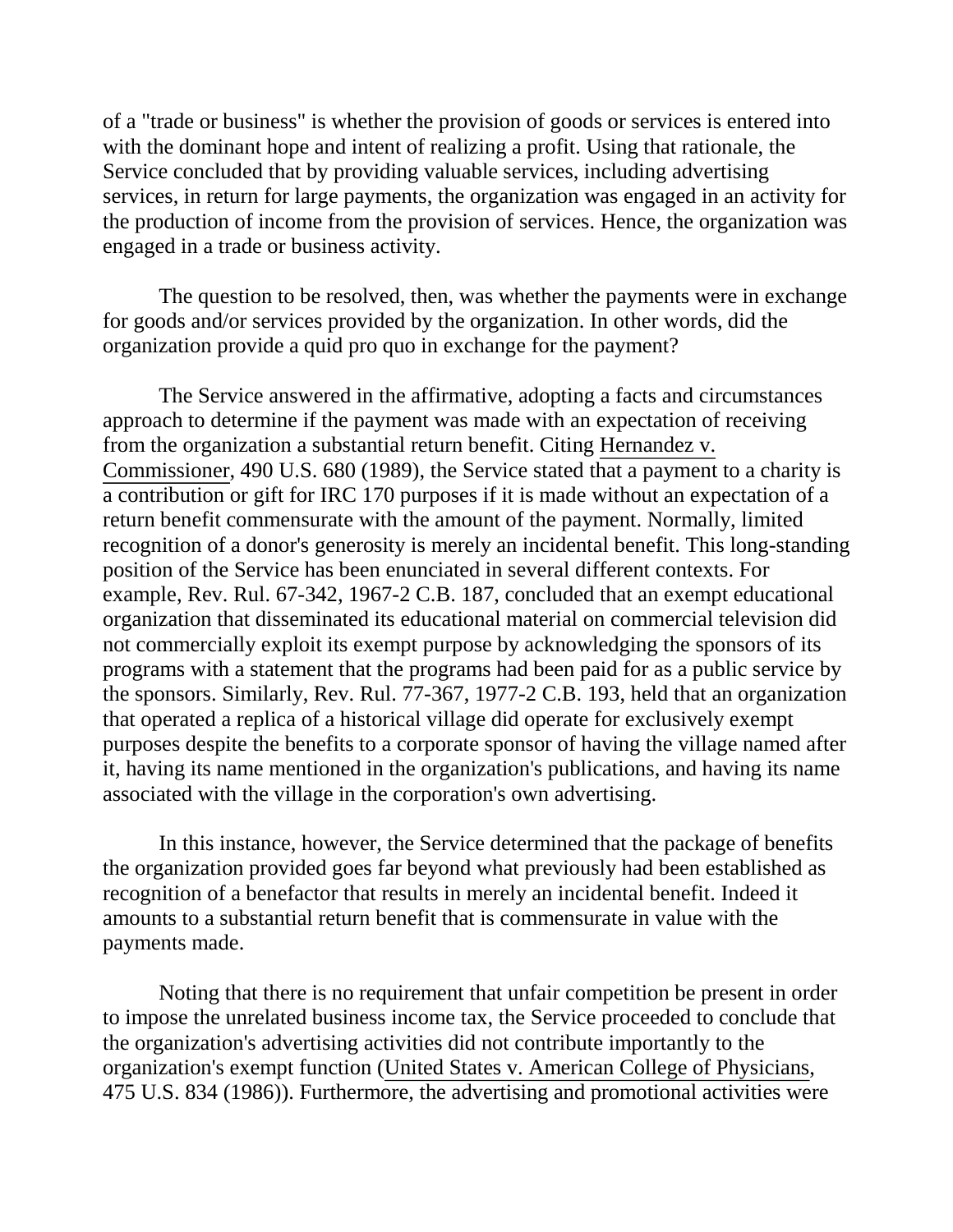determined to be "regularly carried on," rather than intermittent, thus satisfying the final requirement that must be met in order for there to be unrelated trade or business income. With regard to the "regularly carried on" test, the Service stated that the determination should not be based merely on the duration of the game. Rather, it is necessary to consider the normal time span for the trade or business, together with whether the activity is carried on in a manner comparable to that of a non-exempt organization. The Service's disagreement with the Tenth Circuit's National Collegiate Athletic Association decision was noted as well as the fact that the NCAA case was factually distinguishable from that at issue here. (See National Collegiate Athletic Association v. Commissioner, 914 F.2d 1417 (10th Cir. 1990), action on decision, 1991-015 (July 3, 1991)(nonacq)).

Finally, the Service dismissed the argument that the payments to the exempt organization constituted a royalty. A royalty is a payment for the use of a valuable right. In the instant case, it is the exempt organization that provides various services and is so contractually required. Thus, the Service concluded that any argument that the payments are royalties is misconceived. In support of its conclusion, the Service cited Fraternal Order of Police, Illinois State Troopers, Lodge No. 41 v. Commissioner, 833 F.2d 717, 723-24 (7th Cir. 1987) (exempt organization actively involved in the production of income); National Water Well Association, Inc. v. Commissioner, 92 T.C. 75, 99-101 (1989) (same effect); National Collegiate Athletic Association v. Commissioner, 92 T.C. 456, 468-70 (1989) (same effect), rev'd on other grounds, National Collegiate Athletic Association, supra.

Furthermore, the Service likened the case before it to situation 2 of Rev. Rul 81-178, 1981-2 C.B. 135. In situation 1 of the revenue ruling, the Service considered certain payments to an exempt labor organization from various business enterprises for the use of the organization's trademark and similar properties. The Service ruled that the payments were gross income from an unrelated trade or business. However, because they related to the use of a valuable right, they were royalties that were excluded from the computation of unrelated business taxable income under IRC 512(b)(2). In situation 2 of this revenue ruling, the additional fact that the agreements required the personal services of the organization's members in connection with the endorsed products and services caused the payments to be characterized as compensation for personal services. The payments in situation 2 were not royalties and, thus, were not excepted from the definition of unrelated business income.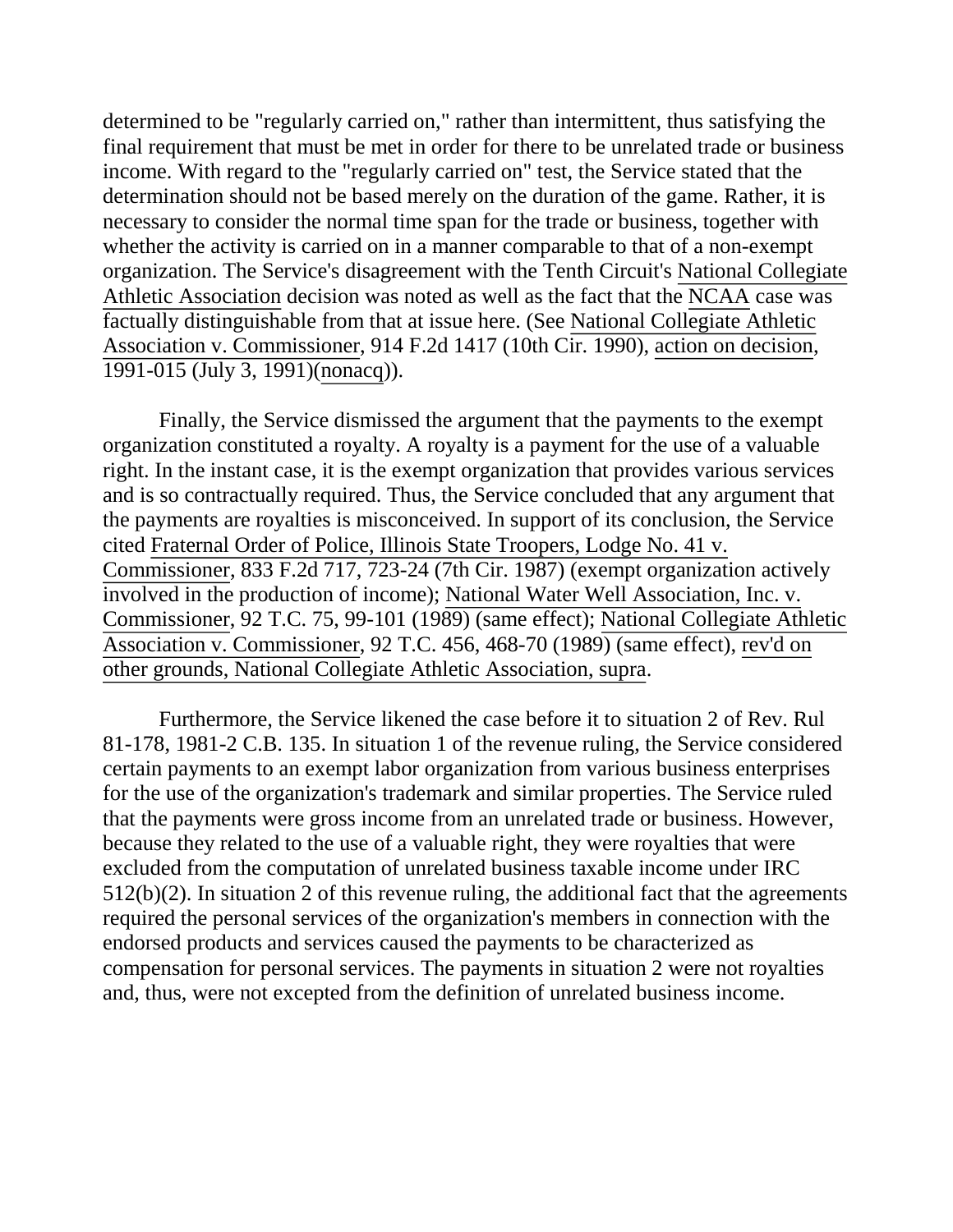#### 4. The Fireworks Begin

As soon as TAM 91-47-007 became public, the exempt community erupted with outrage and concern. Coalitions began forming in an all-out effort to stop this perceived full-scale assault by the IRS on vital fundraising activities of exempt organizations. Many organizations felt that their very existence was threatened. The heavily redacted version of the TAM fueled rather than assuaged their worst fears. Even before the memorandum was made public, bills were introduced in the U.S. House of Representatives (H.R. 2464, with 99 co-sponsors currently) and in the U.S. Senate (S. 866, with 25 co-sponsors currently) which would exempt from UBIT certain types of sponsorship revenue from qualified amateur athletic event activities.

In direct response to the growing controversy, publicity, and misunderstandings regarding the impact of the Service's ruling on other sponsored public events, the Service took several significant, and, in one instance, highly innovative, steps:

-- Initiated Compliance 2000 initiatives which might lend themselves to further review of organizations with sponsorship arrangements for the purpose of encouraging and securing voluntary compliance to the greatest extent possible;

-- Issued IR-92-4, dated January 17, 1992, to reassure exempt organizations that mere recognition of contributors will not make donations taxable;

-- Adopting an approach never before used, published for public comment proposed examination guidelines on the treatment of corporate sponsorship income (Announcement 92-15, 1992-5 I.R.B. 51).

### 5. IR-92-4

The publicity surrounding the first sponsorship case had placed the Service in a difficult position. Since the issues involved arose in a particular case, the questions that had to be answered initially were - especially in light of prohibitions against disclosing taxpayer information - how to convey to the public the nature of the Service's concerns, and, how to alleviate public concerns about how the ruling affected them specifically. There were also administrative problems that needed to be addressed: (a) how examination activity could be focused so that agents are not chasing false issues, and (b) how to get timely guidance out to the public that would allow individual groups to determine accurately if and how their sponsored events are affected.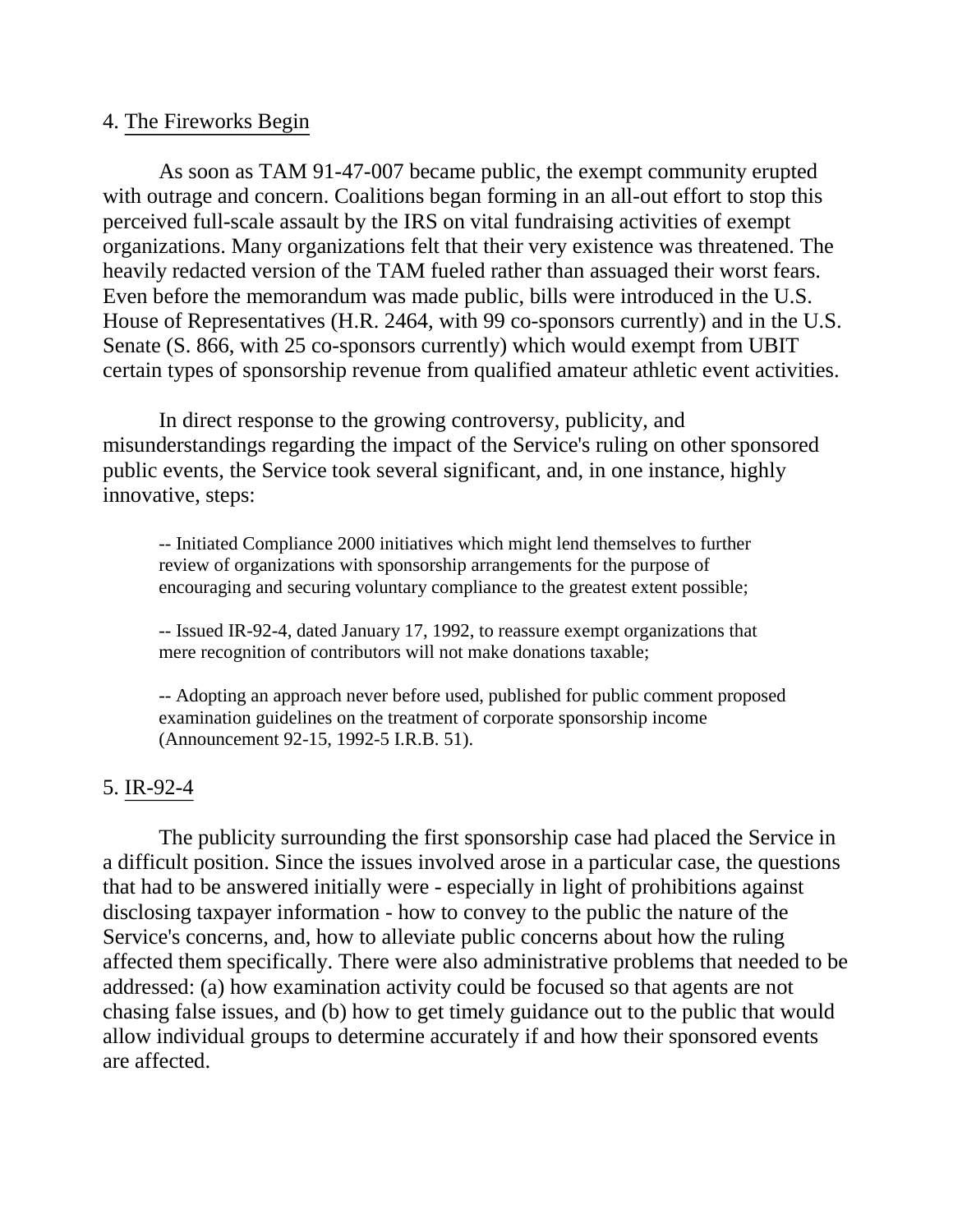The solution decided upon was two-fold: IR-92-4 and Announcement 92-15, the proposed examination guidelines.

The predominant purpose of IR-92-4 was to reassure the exempt community that Service policy has not changed. The title of the information release boldly proclaimed it: "EXEMPT ORGANIZATION DONOR RECOGNITION IS NOT ADVERTISING." Tax exempt organizations can publicly acknowledge donors for their contributions, but if the organizations conduct advertising for donors the payments are taxable income, not tax exempt contributions. Noting several examples of incidental recognition that is not advertising, the information release went on to state that associating the name of the sponsor with the name of the exempt organization's event is not, by itself, advertising that would trigger UBIT. Rather, all the facts and circumstances of the relationship between the sponsor and exempt organization must be considered. Items to consider include the value of the service provided in exchange for the payment and the terms under which payments and services are rendered.

The release identified some indicators that an exempt organization is engaged in the unrelated business activity of advertising to include:

-- providing exposure of the sponsor's name, logo or corporate message according to negotiated terms of a contract or other agreement;

-- agreeing to verbally or visually maximize donor name or logo exposure in the media and during the sponsored activity;

-- linking the amount of payment to the amount of exposure that the donor's name or logo receives; or

-- agreeing that payment is contingent upon the organization's securing television or other marketing contracts to provide the sponsor's name widespread exposure.

Additionally, the Service announced and released the proposed examination guidelines contained in Announcement 92-15.

### 6. Announcement 92-15

The examination guidelines have been issued in proposed form for public comment, as well as a public hearing, for several important reasons. The announcement method is a timely way to publicize those factors which the Service concludes make these arrangements akin to advertising. Public comments are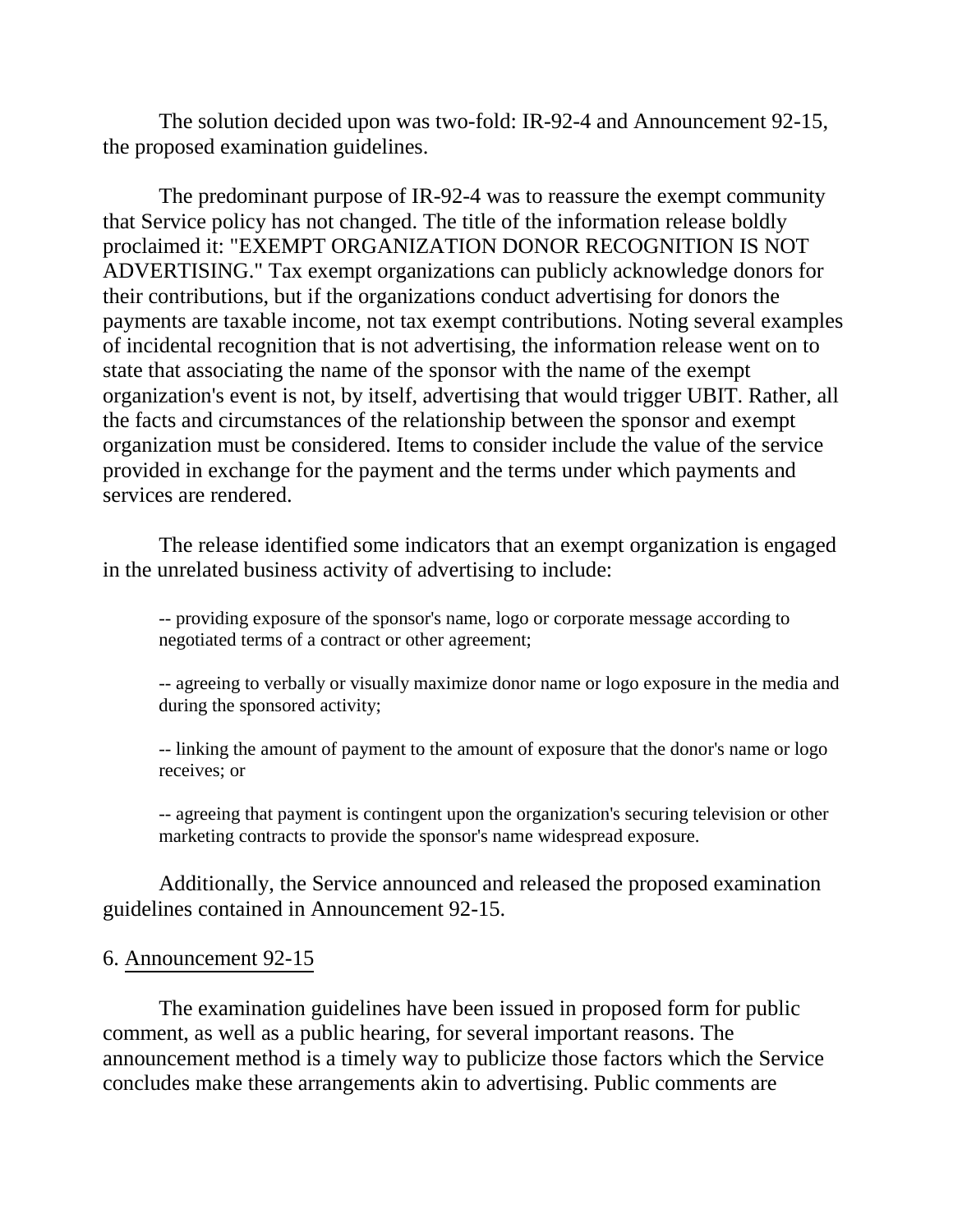solicited to educate the Service as to the full range of activities that might be affected by the corporate sponsorship rules. It gives concerned groups a streamlined method of determining whether they are affected. Ultimately, it is expected that the guidelines will set forth more comprehensive standards than currently exist so as to give organizations greater certainty as to where they stand and how to structure activities to meet the requirements of the law. And, importantly, examination guidelines, as instructions to agents, will help the Service to better target the use of compliance resources in this area.

The first several pages of Announcement 92-15 provide the foundation and structure for the proposed examination guidelines that follow. The guidelines do not set forth new law; the law since the guidelines have been published is the same as before they were announced. The law is that, under certain circumstances, the corporate sponsorship income received by an exempt organization conducting public events may constitute unrelated trade or business income that is subject to tax. The guidelines provide examiners with certain indicators and analytic tools to use during examinations to evaluate the corporate sponsorship payments and make a determination as to whether the organization is engaged in an unrelated trade or business.

In general, it is not the intention of the guidelines that any one event or any particular organization or any one factor will automatically trigger UBIT. Nor does the mere fact that the sponsorship payments are governed by a written contract fatally taint the income received by an exempt organization. Rather, the guidelines are designed to flag cases in which corporate sponsorship payments are likely to be problematic. The instructions then point out to examiners how to proceed with the audit.

The guiding principle is set out in the very first paragraph of the guidelines, referring to corporate payments:

(1) Frequently corporate donors provide financial and other support for the activities of exempt organizations. Normally this support is in the form of contributions or gifts and does not constitute any trade or business income to an organization. In certain instances, however, arrangements have been entered into with corporate sponsors that provide the sponsors with valuable marketing and other services in return for their support. Where the benefits that are provided are substantial, payments received by the exempt organization from the corporate sponsor may constitute unrelated business income subject to tax under section 511 of the Internal Revenue Code. Section 178.1.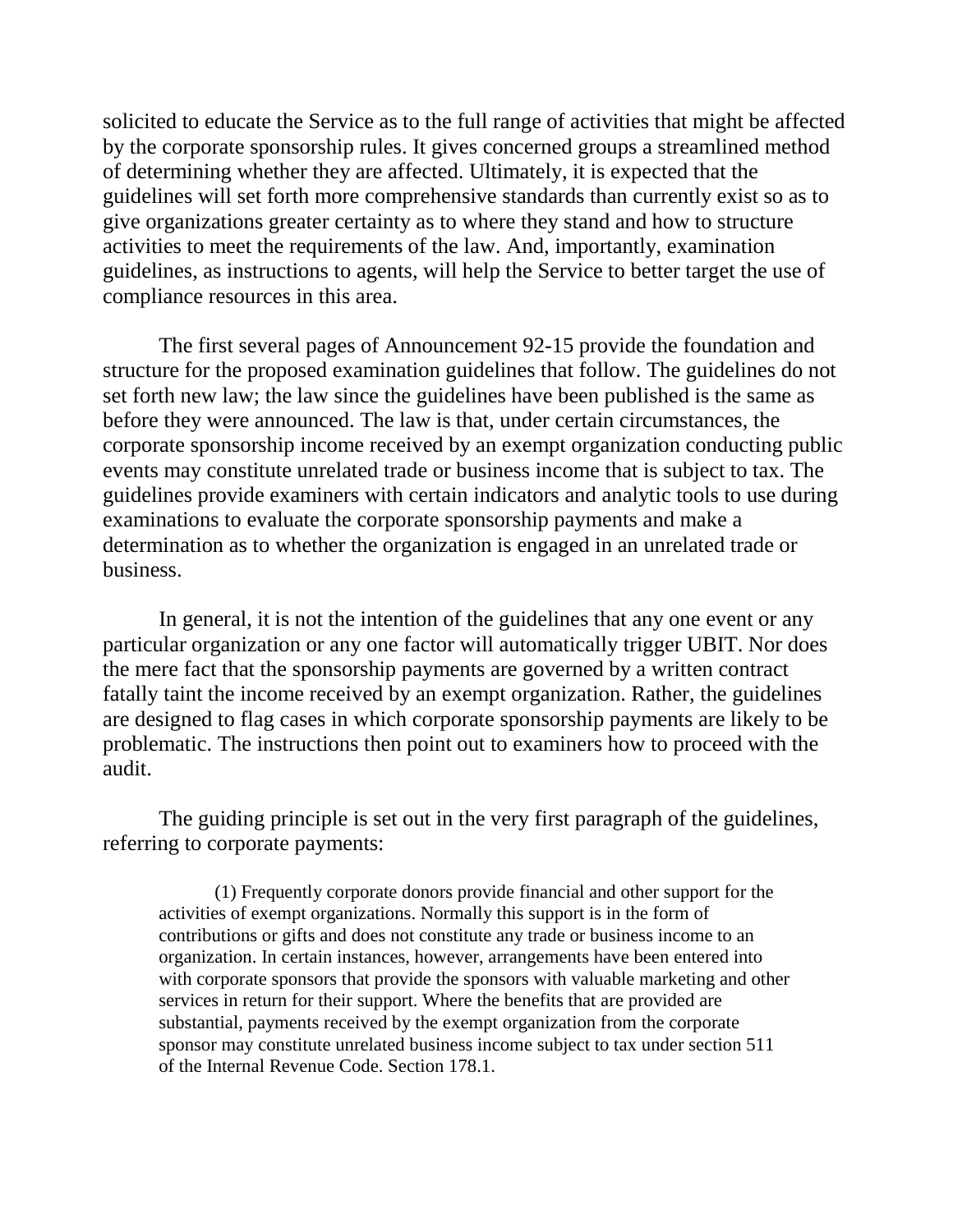Corporate payments to an exempt organization are thus viewed by the Service as normally being a gift or contribution, and not subject to UBIT. Payments from sponsors are nontaxable gifts or contributions where there is no expectation that the organization will provide the sponsor a substantial return benefit. Mere recognition of the sponsor as a benefactor ordinarily will not be a substantial return benefit.

The guidelines attempt, then, to sort out those instances where sponsors pay amounts which are nontaxable gifts or contributions. Clearly, the concerns about the nature of the payment grow as the exempt organization becomes active in providing services as a condition for payments, and those services are above and beyond those acts which the organization would otherwise do in staging the event.

The examiner's determination does not conclude with a finding that the payments constitute unrelated business income. The guidelines point out that even if the payments are for a substantial return benefit, certain exclusions and exceptions, like those available for royalties and volunteer labor, may apply.

The guidelines are set up in such a manner that, first and foremost, certain activities of exempt organizations, and certain organizations themselves, are identified as normally being beyond the scope of the guidelines, even before the guidelines themselves are outlined. This is done in two ways. First, examples of recognition (as opposed to promotion) of a corporate sponsor that do not generally give rise to unrelated business income are given: naming a university professorship, scholarship or building after a benefactor; acknowledging an underwriting of a public radio or television program or museum exhibition; and listing a contributor to a fund raising event or to a performing arts organization in an accompanying program. Section 178.1(2). Second, the guidelines set forth, by means of an audit tolerance, that these guidelines will generally not apply to an organization that is of a purely local nature, receives relatively insignificant gross revenue from corporate sponsors, and generally operates with significant amounts of volunteer labor. Section 178.2.

It is the intent in both of these provisions to direct examiners away from those areas where the likelihood of any corporate sponsorship generating UBIT is very slight and toward those cases where the likelihood is much greater. This not only makes the most productive use of audit resources, but also provides organizations with an immediate and real safe-haven.

Furthermore, in the introductory paragraphs to the guidelines, it is reiterated that mere donor name recognition, including associating a sponsor's name with the event, does not, in itself, trigger UBIT. Rather, the Service will examine all relevant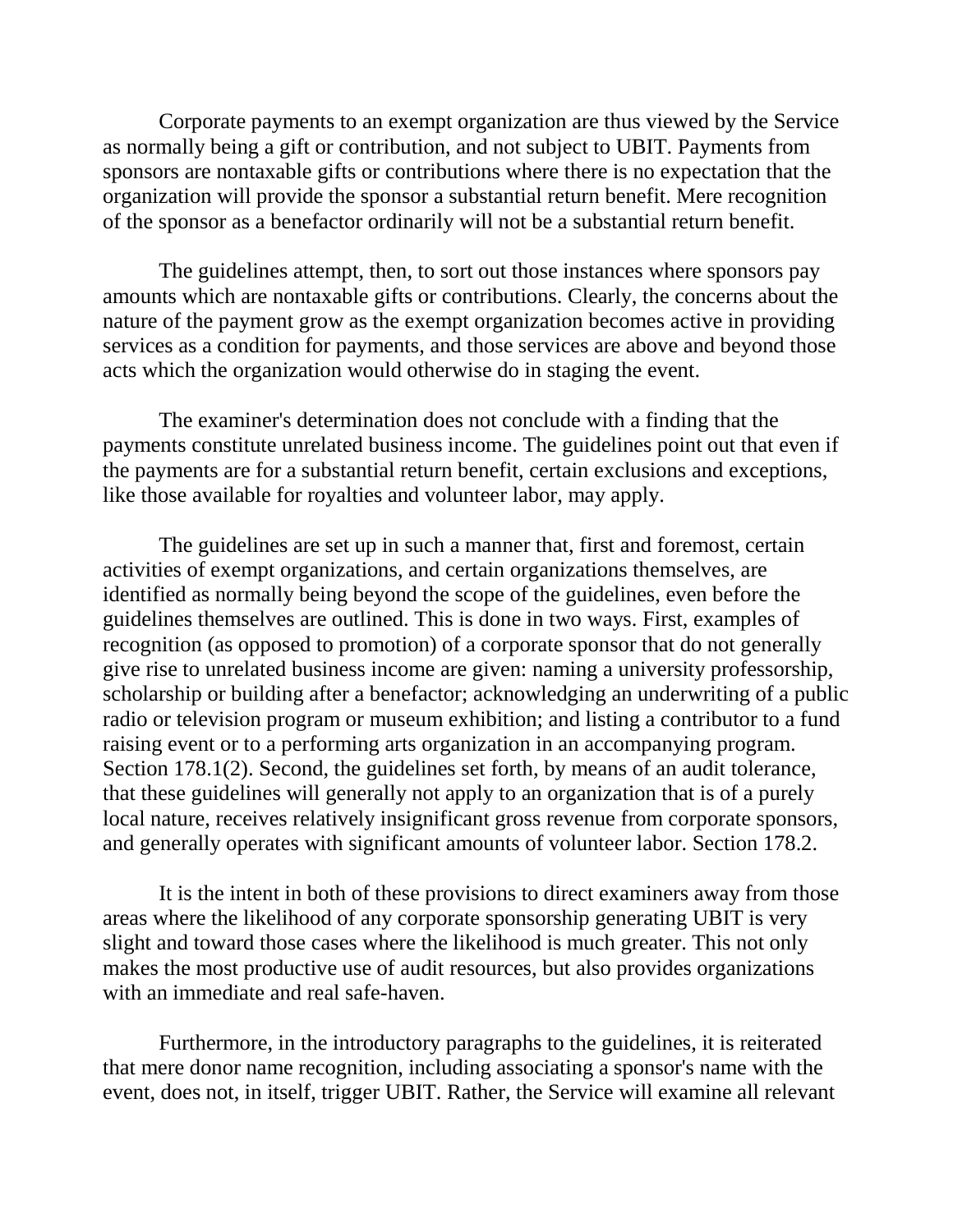facts and circumstances in deciding if a payment is taxable, including: the value of services provided in exchange for the payment; the terms under which payments and services are rendered; the amount of control that the sponsor exercises over the event; and whether the extent of the organization's exposure of the donor's name constitutes significant promotion. Section 178.1(3). It is intended that all of these factors be considered during an examination of the sponsorship arrangement.

It is only after this statement of guiding principles, exclusions and audit tolerance levels that examiners are given specific instructions on how to scrutinize the remaining cases to determine whether the organization is performing substantial services or providing other benefits in return for the payment received. Section 178.3. The guidelines identify documents that should be examined as well as provisions that may be of concern. Factors to be considered as tending to indicate an unrelated trade or business include whether the corporate sponsorship contract/arrangement requires the corporate sponsor's name or logo to be included in the official event title, prominently placed through the stadium, arena, or other site where the event is held, printed on material related to the event, or placed on participant uniforms or other support personnel uniforms.

Also, the examiner should review whether the arrangement requires: that the corporate sponsor refer to its sponsorship in advertisements over the course of the contract; that participants be available to the sponsor for personal appearances and endorsements; or that the exempt organization arrange for special seating, accommodations, transportation and hospitality facilities at the event for corporate sponsor clients or executives. Other factors to be considered include whether the contract/arrangement requires media coverage of the event, or provides for promotional arrangements that do more than merely acknowledge a sponsor (consider size, color and content of acknowledgement and listing of products and services). The examiner should also determine whether the payment is contingent upon the exempt organization securing television, radio, or other marketing contracts to provide the sponsor's name or logo widespread exposure or upon television ratings of the event. Other factors for consideration include whether the arrangement provides that any renewals or extensions of sponsorship are contingent upon continued public exposure; or whether such contract/arrangement can be terminated for failure to provide certain benefits. The examiner should further review whether the segment of the public expected to see the identifying sponsorship information can reasonably be expected to purchase the sponsor's goods or services and whether additional services are provided to the corporate sponsor through the same or ancillary contracts.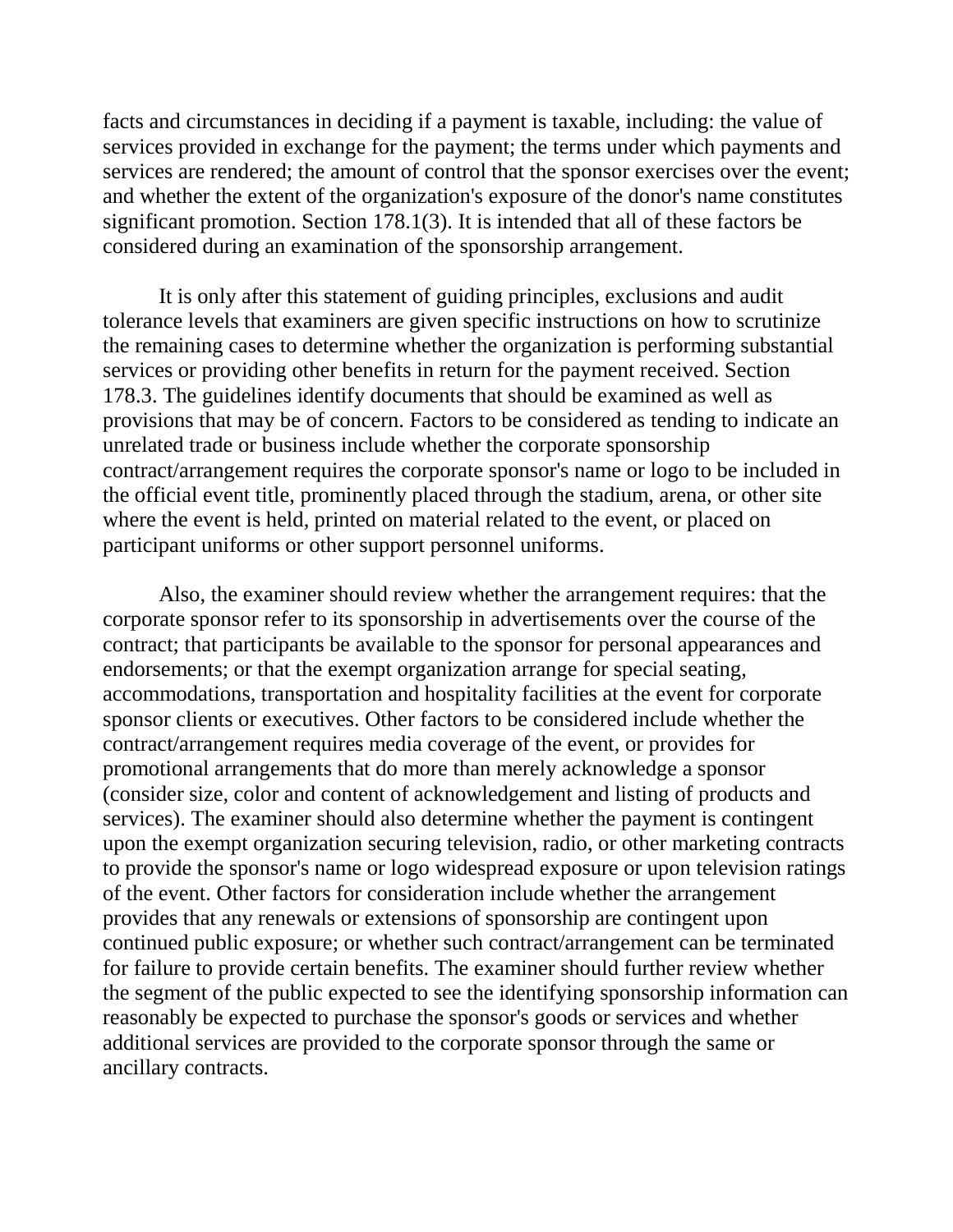The purpose of listing all such factors to be taken into consideration is to ensure that examiners can discern exactly what the exempt organization must do and how it must do it for the corporate sponsor. Donor recognition approaches commercial promotion, advertising and marketing services when the sponsor's name must be displayed in a particular manner or mentioned a specified number of times, especially when coupled with statements relating to products and services that are directed at an audience likely to be purchasers. This type of sponsorship is vastly different from a televised program or an event pamphlet that says: "This event is made possible by a grant from the X corporation."

The final paragraphs of the guidelines (section 178.3(6)-(9)) are general reminders for completion of the examination:

--determine if all the Code sections 511-513 requirements are met;

--determine whether any of the exceptions or modifications for rents or royalties are applicable;

--remember that it is not determinative whether the sponsor treats the sponsorship payments as contributions or business expenses;

--if there is unrelated business income, review the basis for allocation of expenses; and,

--document the extent to which the sponsorship income is accurately and consistently reported on Forms 990 and 990-T.

Announcement 92-15 concludes with a solicitation for public comments, which were initially due April 3, 1992. The comment period was extended from April 3, 1992, to May 18, 1992, in Announcement 92-58, 1992-15 I.R.B. 54, dated April 13, 1992. The Announcement also stated that if warranted, after consideration of the comments received, the Service will schedule a public hearing to discuss further the proposed examination guidelines before they are finalized. (As discussed in detail later, following a review of the comments submitted, a public hearing was scheduled for July 21-23, 1992.)

Over 300 comments have been submitted on the proposed guidelines. The greatest number of comments came from social services organizations, arts groups (including museums, theatres, ballet companies, operas and symphony orchestras), festivals and fairs, and amateur athletic associations. Most of the comments requested a public hearing. Many are quite constructive, pointing out particular problem areas and offering specific recommendations. Even those commentators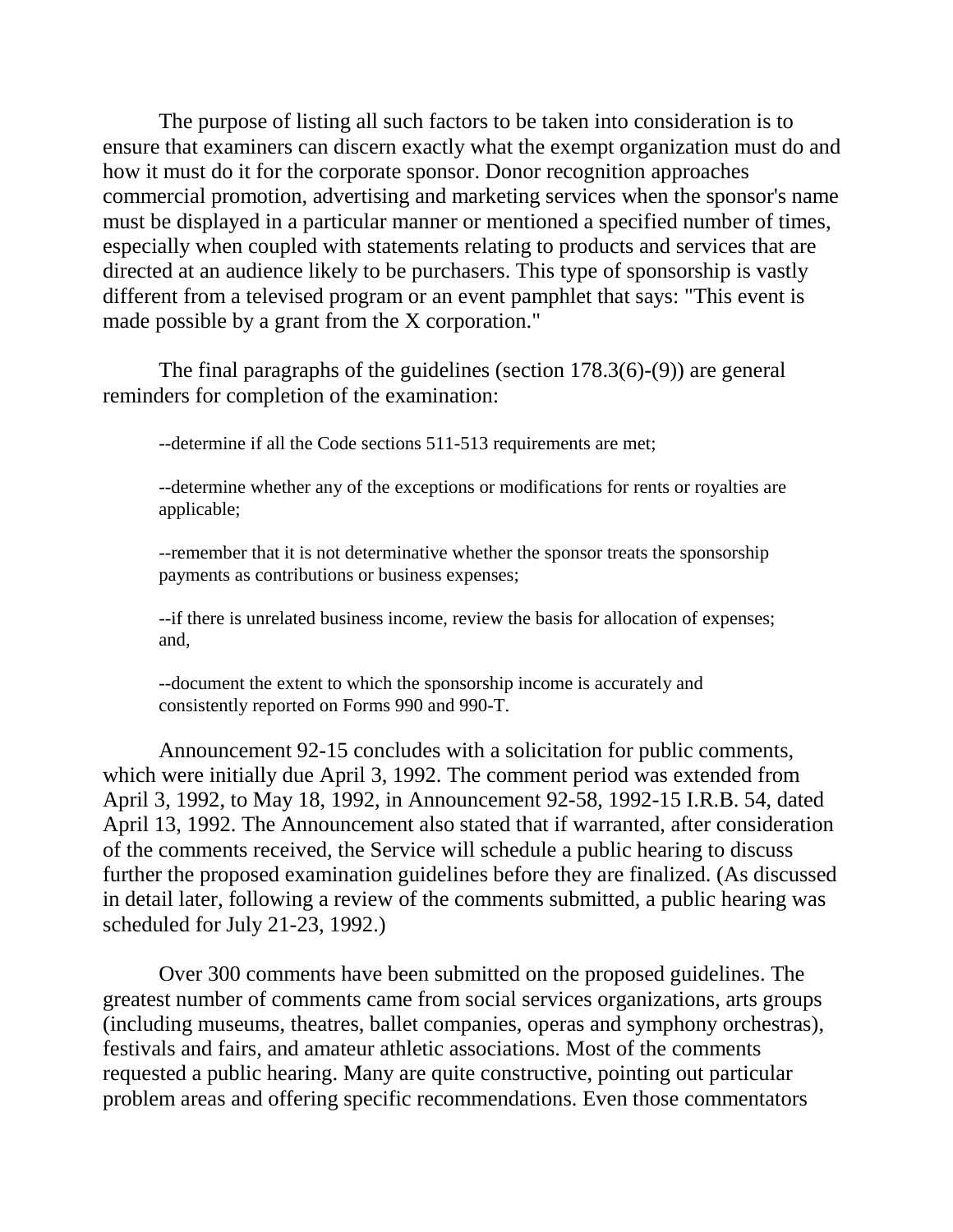most opposed to the guidelines applauded this new approach that allows the exempt organizations community to have meaningful input before rules affecting them are finalized.

In general, many of the organizations feel that the guidelines are too broad and vague, and leave too much discretion in the hands of examiners. Essential terms, such as "substantial return benefit" and "purely local in nature," need definition. Citing lack of definition, clarity and scope, few found the audit tolerance provision helpful. The guidelines, it is argued, fail to provide adequate guidance so that an organization could determine prospectively with reasonable certainty what is sponsorship recognition and what is advertising. Others aver that the guidelines wrongly categorize normal fundraising and the associated traditional acknowledgement of donors as the sale of advertising. For example, some commentators express serious concern that identifying product and/or service lines or slogans are listed as indicators of advertising rather than donor recognition. Others urge that incidental benefits, such as tickets, VIP dinners and hospitality suites, given to donors should not taint the contribution. Some expressed a need for guidance on deduction and allocation issues, and urge that the rules applied in computing unrelated business taxable income in the case of exempt organization periodicals be applied in sponsorship cases. See Reg.  $1.512(a)-1(f)(2)$ .

All in all, not one provision contained in the proposed guidelines escaped the ire of the commentators, who urged substantial revisions to, if not complete withdrawal of, the guidelines. While most accepted that clearly advertising income was taxable, these organizations also urged a very restrictive definition of what is advertising in the context of fundraising and donor recognition practices.

# 7. Pending Issues

There are certain important issues that have not been addressed in the proposed examination guidelines. While these issues have not reached ultimate resolution, they are under active consideration in the National Office.

# A. Expense Allocations

The proposed examination guidelines remind the examiners that, if there is unrelated business income, the examiner should examine the overhead, administrative, and other expenses claimed by the exempt organization and review the basis for allocation of the expenditures. Section 178.3(8). No further guidance is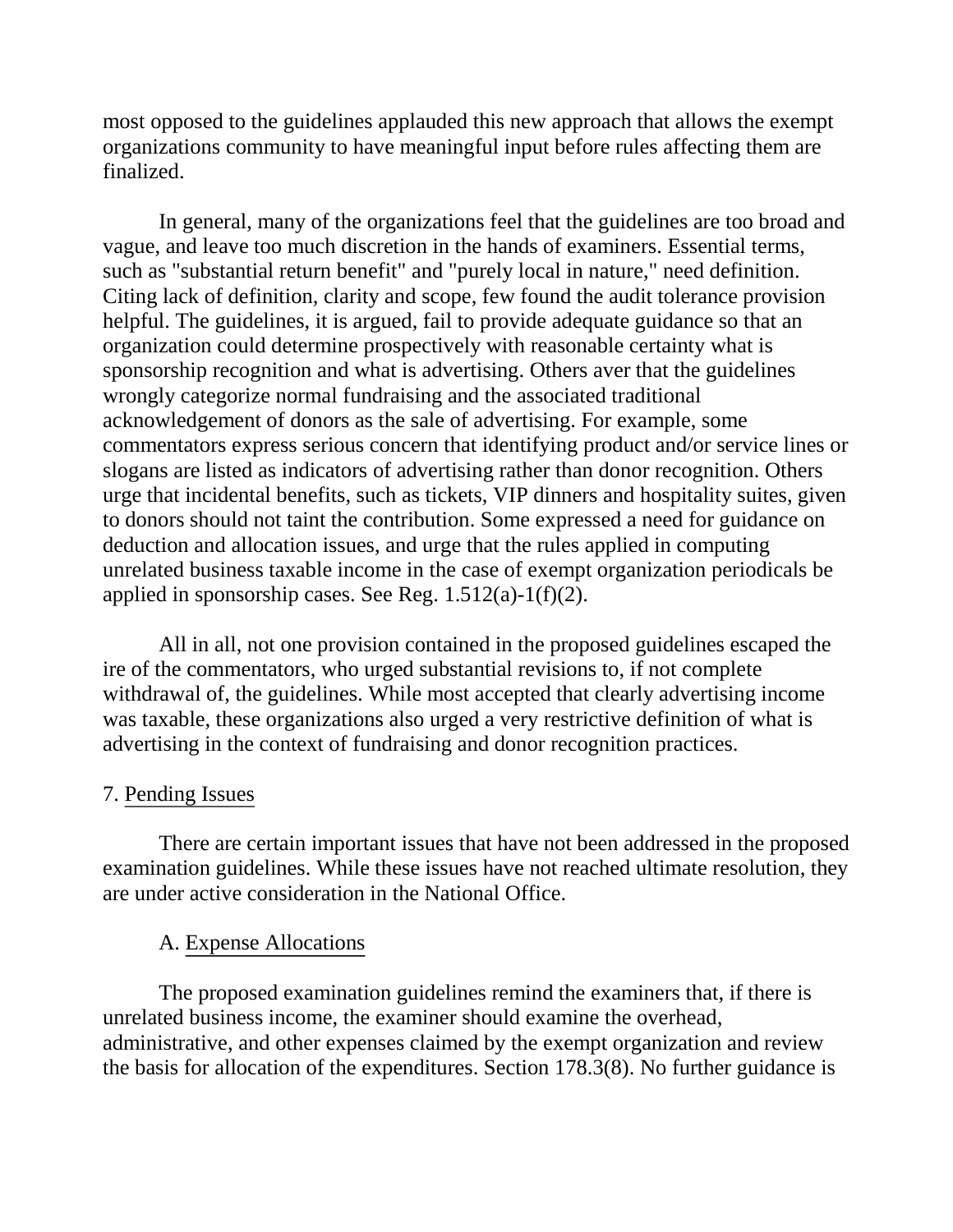provided, however, on which expenses can be deducted from the sponsorship income in calculating the unrelated business taxable income.

The Code and regulations contain a general framework for determining how expenses are to be allocated. Exempt organizations may deduct expenses "directly connected with" the carrying on of such trade or business (IRC  $512(a)(1)$ ). Reg. 1.512(a)-1(a) further provides that for an expense to be directly connected with the conduct of the unrelated business, the expense must have "proximate and primary relationship" to the carrying on of the business.

Expenses that are attributable solely to the conduct of the unrelated business activities are proximately and primarily related to that business activity and qualify for deduction to the extent that they meet the requirements of section 162, section 167 or other relevant provisions of the Code. Thus, for example, salaries of personnel employed full-time in carrying on unrelated business activities are directly connected with the conduct of that activity and are deductible in computing unrelated business taxable income if they otherwise qualify for deduction under the requirements of section 162. Similarly, depreciation of a building used entirely in the conduct of the unrelated business activities would be an allowable deduction to the extent otherwise permitted by section 167. Reg. 1.512(a)-1(b).

When facilities or personnel are used both to carry on exempt activities and to conduct unrelated trade or business activities, expenses must be allocated between the two uses on a reasonable basis. This is the so-called "dual use" rule. Reg.  $1.512(a)-1(c)$ .

The regulations go further and provide a special rule, the so-called "exploitation" rule, for those cases where gross income is derived from unrelated trade or business activity which exploits an exempt activity. Under Reg. 1.512(a)- 1(d), in general, in such cases, expenses, depreciation and similar items attributable to the conduct of the exempt activities are not deductible in computing unrelated business taxable income. This is due to the fact that, since such items are incident to an activity which is carried on in furtherance of the organization's exempt purpose, they do not possess the necessary proximate and primary relationship to the unrelated trade or business activity and are therefore not directly connected with that business activity. An exception to this rule is set forth in Reg.  $1.512(a)-1(d)(2)$ .

Section 1.512(a)-1(d)(2) of the regulations provides that where unrelated trade or business activity is of a kind carried on for profit by taxable organizations and where the exempt activity exploited by the business is of a type normally conducted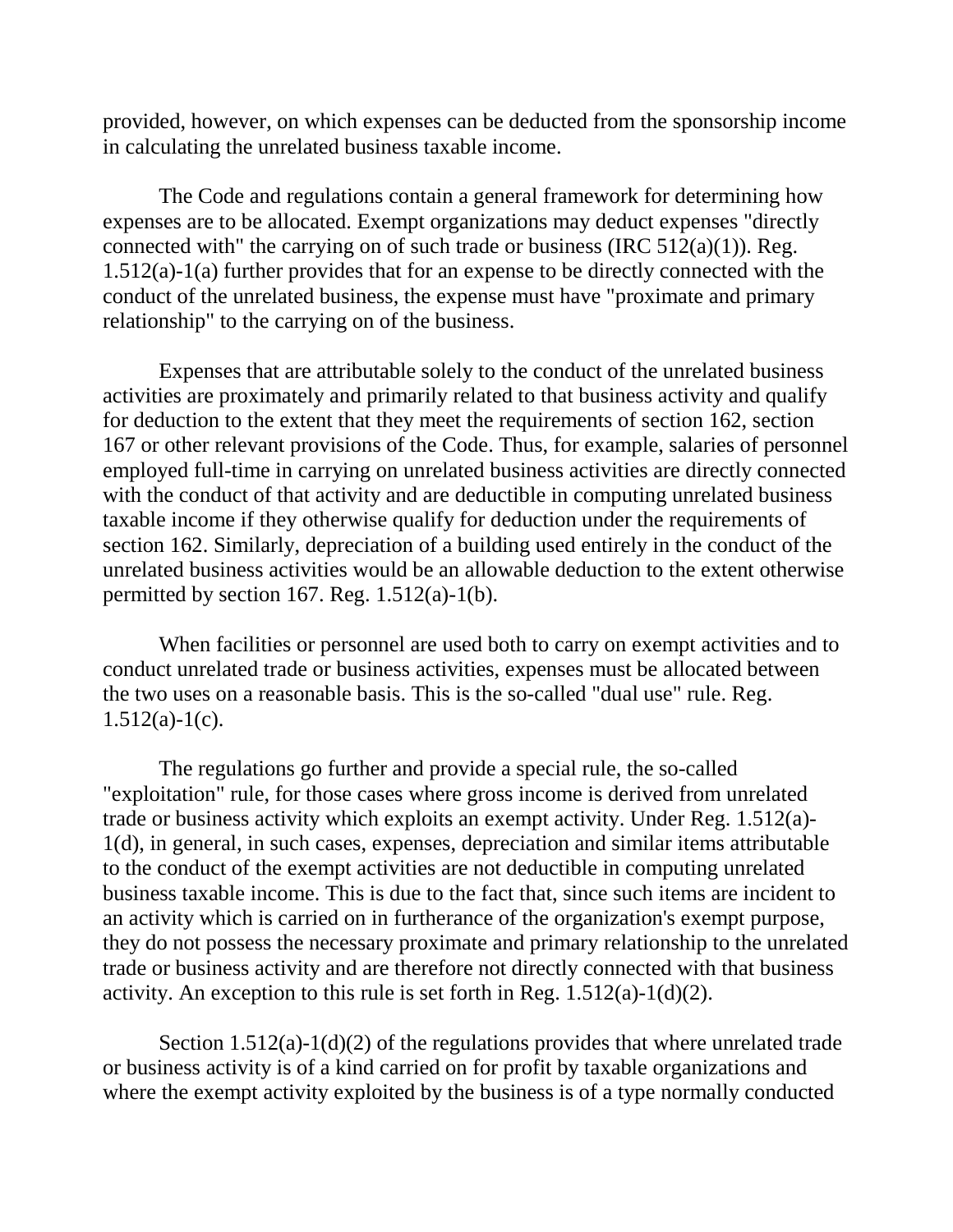by taxable organizations in pursuance of such business, the exempt activity expenses may offset the gross income from the unrelated activity, but only to the extent that the exempt activity expenses exceed the exempt activity income, and the allocation of such excess to the unrelated business activity does not result in a loss. Under this rule, exempt activity expenses must be allocated first to the exempt activity. Furthermore, such exempt activity expenses may not be taken into account in computing unrelated business taxable income attributable to an unrelated trade or business activity not exploiting the same activity.

The one example of an exploitation case that is mentioned in the regulations is the sale of advertising in a periodical of an exempt organization. Reg. 1.512(a)- 1(d)(1). Under Regulation 1.512(a)-1(f), special rules are set forth that address the determination of unrelated business taxable income derived from the sale of advertising in an exempt organization's periodical. The question now under consideration by the Service is whether the allocation rule governing exploitation of exempt activities is the appropriate rule to use in sponsorship cases. If the exploitation allocation rule is determined to be appropriate, then the question presented is whether to apply the rules governing advertising income in exempt organization periodicals to sponsorship income.

Another question that must be addressed as well concerns how to treat certain expenses, such as payments to other exempt organizations, for purposes of determining allowable deductions. Consideration is being given as to whether such payments are deductible under IRC 170 or 162. Some of the comments on the proposed examination guidelines do address these complex allocation issues and are sure to be the subject of further analysis and discussion in the near future.

# B. Fragmentation of Sponsorship Income

Another issue that warrants additional attention is whether, in connection with corporate sponsorships, the presence of an advertising benefit automatically makes the entire payment unrelated business taxable income.

Some exempt organizations have argued that under the general rule that any reasonable allocation method may be used, an exempt organization that receives sponsorship income is permitted to use a fragmentation approach. Thus, if the exempt organization can demonstrate that the advertising benefit is less than the total payment, then the excess payment may be excluded from UBIT as royalties or contributions.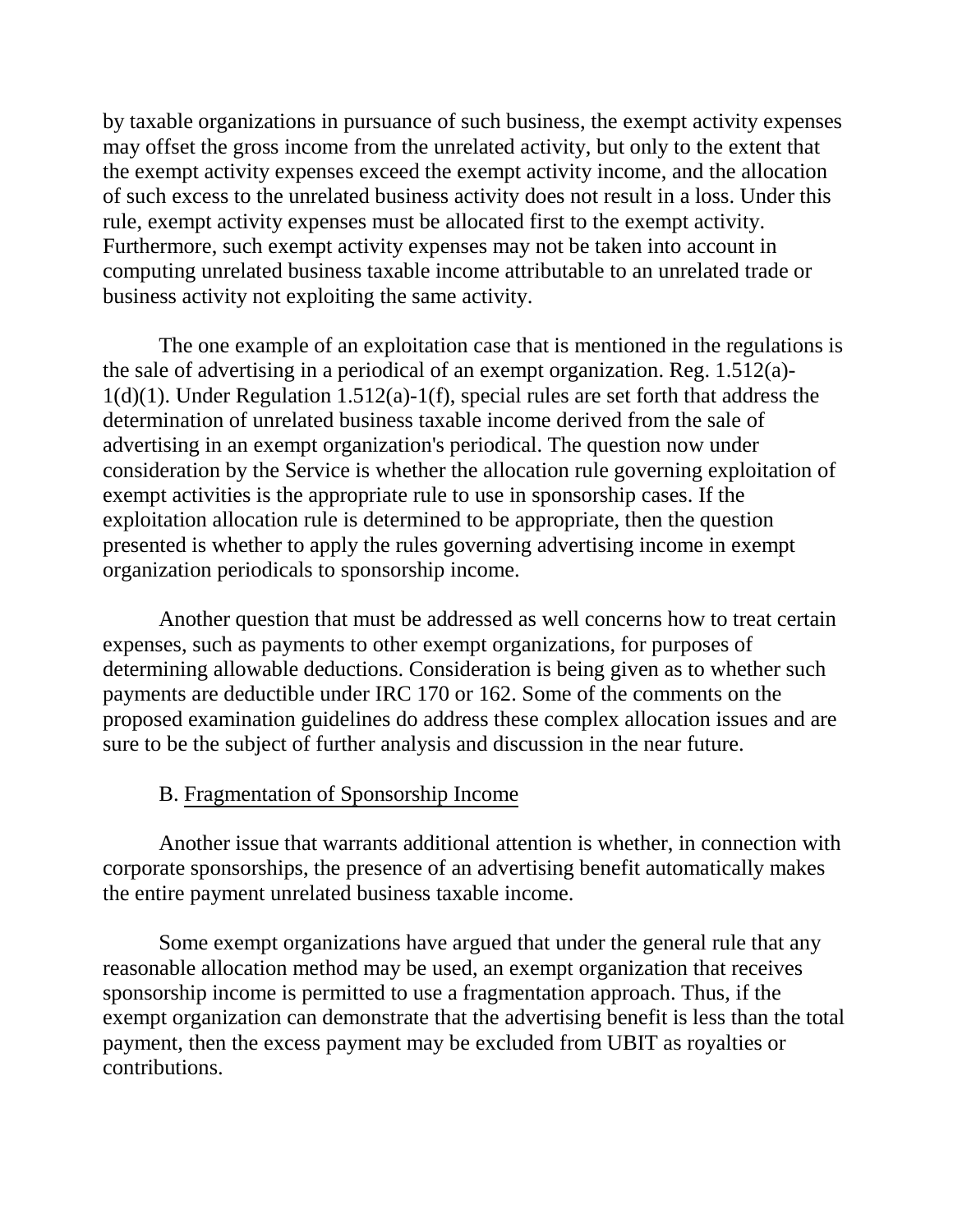However, if such a fragmentation approach were to be used, the organization would have to show a reasonable basis for the allocation for each of the items of sponsorship payment so fragmented. Furthermore, it is possible that the approach taken in G.C.M. 39827 (August 20, 1990) would apply. There, Chief Counsel concluded that certain payments to an exempt organization allocated under a licensing agreement for the use of the organization's name and logo were inseparable from and essentially for the use of the organization's mailing list and, as such, the entire payment amount constituted unrelated business taxable income. See also LTR 90-29-047 (April 27, 1990), which revoked LTR 88-28-011 (March 31, 1988). Issues with respect to "fragmentation" or "inseparability" are likely to be the subject of further consideration.

### 8. Latest Developments

At this writing, public hearings on the proposed examination guidelines for treatment of corporate sponsorship income have been announced by the Service, in light of the high volume of comments and requests for hearings that were received. (See Announcement 92-88, I.R.B. 1992-26, dated June 29, 1992.) The hearings are scheduled for July 21, 22 and 23, 1992.

In announcing the hearing, the Service also requested that oral comments include a discussion of some or all of the following issues:

- (1) Should the audit tolerance provision of the guidelines (section 178.2) be replaced with a "safe harbor", which excludes from the examination guidelines (a) those exempt organizations below a specified size; and/or (b) any sponsorship payments which do not exceed a certain dollar amount?
- (2) Should the facts and circumstances approach set forth in the proposed guidelines be replaced with a more mechanical test? If so, what should that test be?
- (3) Should the guidelines list specific factors that are considered as tending only to show mere donor recognition? If so, what are such specific factors? What kinds of benefits are so insubstantial that they are merely "incidental" to the arrangement?
- (4) What are important examples of mere recognition or acknowledgement of corporate contributors?
- (5) What factors indicate that advertising is involved?
- (6)
- (7) When do identifying references to a corporate sponsor's products, services or slogans constitute advertising? Is the frequency of such identifying references relevant?